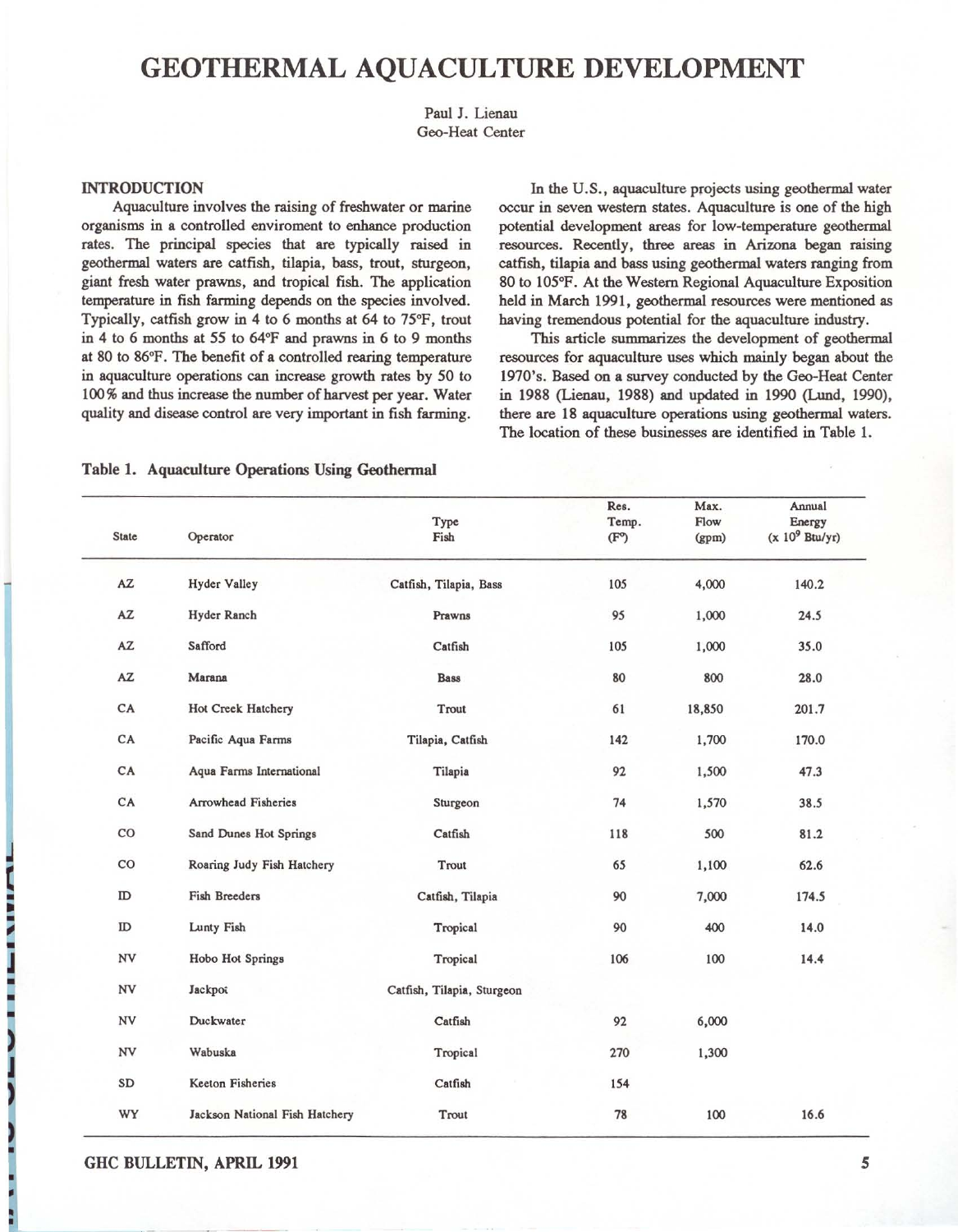## DEVELOPMENTS

Brief discriptions are given of the leading aquaculture **operations.** 

# Arizona

In Arizona there are 26 facilities using geothermal waters for aquaculture, primarily located in three areas: Hyder Valley (Yuma County, east of Yuma), Marana (Pima County near Tucson), and Safford (Graham County northeast of **Tuscon). All of these warm water facilities use artesian or**  pumped geothermal well water at 85 to 105°F. In the Hyder Valley six aquaculture facilities use 400 to 850 gpm each of 80 to 105°F geothermal water. Species grown are tilapia, catfish and large mouth bass. The largest of these facilities is operated by Global Fisheries. This facility has eight ponds with  $2800$  ft<sup>2</sup> surface area each, 40 one acre ponds and one  $2.5$ acre pond presently in use. Hyder Ranch is rearing fresh water prawns in eight one-acre ponds. There are 800 to 1000 gpm of 95°F water pumped to the ponds and the blowdown is used **to irrigate citrus.** 

In Marana an integrated farm is rearing largemouth bass **in raceways, tanks and ponds. Fingerlings are imported and**  the fish are reared to one to three pounds and delivered to restaurants in Tucson and California.

Near Safford, Brown's Fish Farm conducts the largest baitfish operation in the state. Brown's also supplies bass and catfish for private stocking as well as catfish to the Urban Fishing Program. There are a couple of smaller catfish farms **in the Safford area using the geothermal water common in the**  region (Fitzsimmons, 1988).

## California

**In California there are six known aquaculture operations**  using geothermal waters out of a total of 337 licensed facilities in the state. The largest is the Hot Creek Hatchery near **Mammoth which uses water from springs at temperatures**  higher than local stream and most groundwater in the area. Water from four springs ranging in temperature from 52 to 61°F are used for egg hatching and accelerated fish growth. The water is fed directly and mixed into raceways and **hatcheries to maintain optimum growing temperatures.** 

At Pacific Aqua Farms near Niland, water from a geothermal well is utilized to maintain temperature for growing tilapia in ponds at 85°F. This facility has been in operation for 9 years and the only problem is cooling in the summer.

Aqua Farms International near Meca uses five wells, 100 to 350 ft deep, at 92°F for 51 acres of ponds. Originally giant prawns were grown, but now several varieties of fish are grown.

Arrowhead Fisheries started raising sturgeon in 1986 near Susanville. They currently have 12 earthen raceways about 10 ft x 50 ft x 3 ft depth and 12 FRP tanks 8 ft x 20 ft x 2 ft depth using a 74°F resource at 1570 gpm.

## Idaho

Fish Breeders of Idaho, Inc. has been raising channel **catfish in high-density concrete raceways for over ten years.**  The water comes from artesian geothermal wells, 7000 gpm at 90°F, supplying 72 raceways, each section is 24 ft long, 10 ft wide and 4 ft deep. The sections are arranged four in a series with a 2 foot drop between each section to allow for replac**ment of oxygen. Cold water from springs and streams is used**  to cool the hot water between 80 to 85°F, the ideal production temperature. Normal stocking densities are from 5 to 10 pounds of fish per cubic foot of space or 10,000 to 15,000 pounds per second foot of water. Yearly production will usually be three to four times the carrying capacity. The lower end of the farm is used for tilapia production.

#### Nevada

In Nevada there are three geothermal aquaculture facilities. At Hobo Hot Springs tropical viviparous fishes (platies, swordtails and mollies) are raised in high-intensity enclosed geothermal thermo-regulated and oxygenated raceways. The aquaculture facility is located in Douglas County, on Washoe Indian lands. The thermal spring flows at 100 gpm and maintains a constant temperature of 113°F. The thermal fluid contain 396 ppm TDS and is similar to other sodium sulfate-chloride springs in the region. The fluid pH is 8.9 and the water contains slightly elevated concentrations of fluoride and boron. "Livebearers" swordtails, platies and mollies, were slelected because of their suitability for culture in high pH water at the Hobo Hot Springs site.

# South Dakota

Keeton Fisheries installed (Spring 1990) a recirculating aquaculture facility to raise tilapia and hybred striped bass. It is estimated the live weight will be about a million Ib/year. Resource is the Phillip water supply (geothermal at 154°F) well.

# Wyoming

At the Jackson National Fish Hatchery a 78°F well pumping 100 gpm is used in a ground water heat pump to heat the hatchery building  $(10,000 \text{ ft}^2)$ ,  $400,000 \text{ Btu/hr}$ . The water then is mixed with 46°F water to heat flow thru rearing ponds.

# GROWTH AND POTENTIAL

Aquaculture is one of the fastest growing industries. Catfish processing increased 21 % last year. The Washington Aquafarrn Newsletter reported that U.S. farmed aquaculture production has increased slightly over 20% each year since 1981. Only a very small part of that is geothermal; although, it is well known that growth rate and food conversion are greatly enhanced with geothermal aquaculture where water temperatures can be maintained relatively constant.